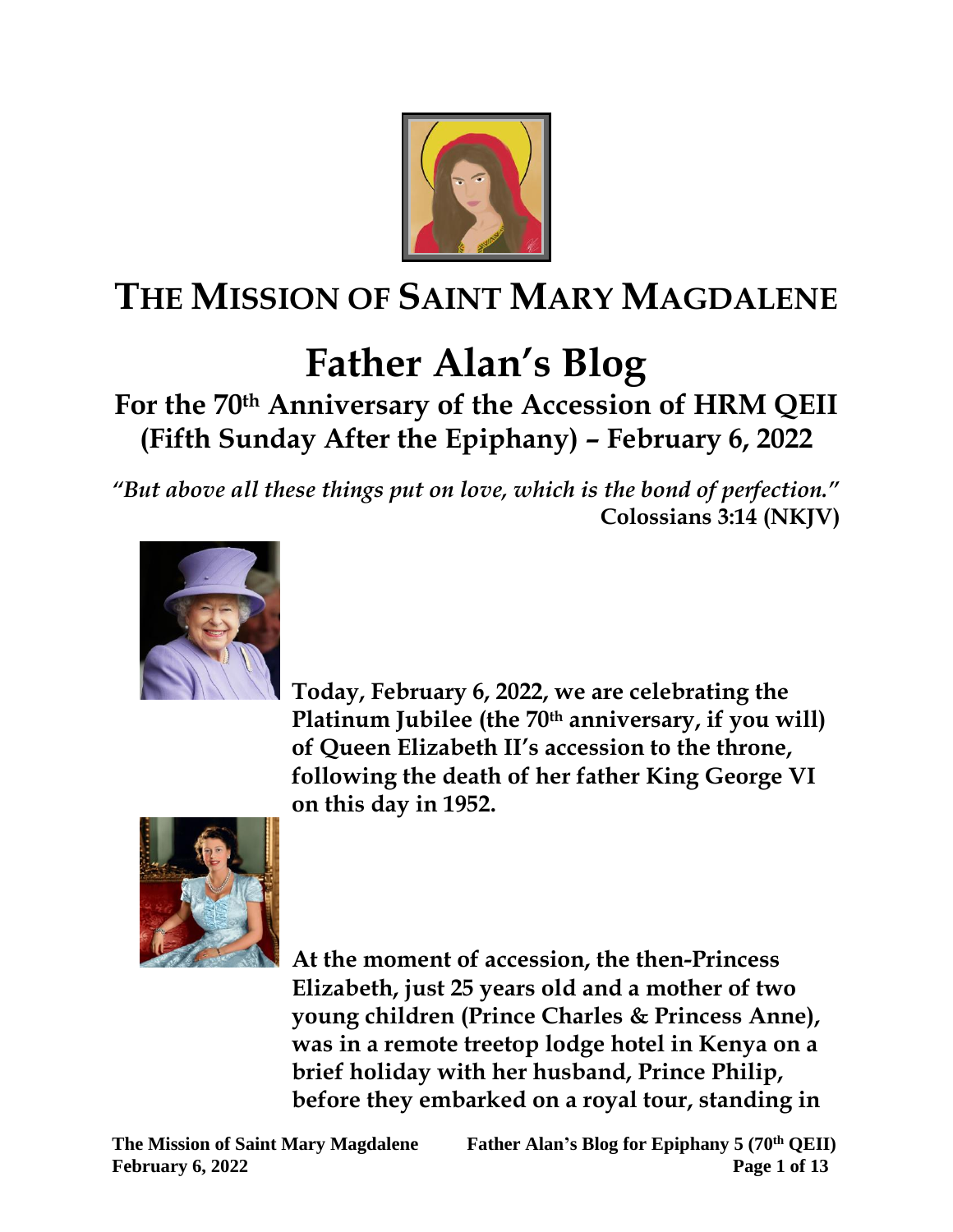**for her ailing father. (One writer famously commented that it was "the only time in history that a princess climbed up a tree one day and climbed down the next a queen".)**

In any event, as Queen, Elizabeth II has for 70 years been Head of the Church of England – the "Defender of the Faith". And, as such, Her Royal Majesty (HRM) has endeavoured to live her life in the Spirit and to be a model for others to follow; as an example of obedience and servitude Elizabeth II has certainly embodied what it means to be Christian. The historical record shows that our Queen has lived a good life among "the world, the flesh, and the devil", and as a true servant of God (notwithstanding the decisions and actions of some of the clergy in her church's employ), Elizabeth II has indeed been an ardent "Defender of the Faith".

In addition, for 70 years our Queen has been a tireless servant of the society in which she has lived, ever mindful of the "common good" served by her actions:



 **she has attended an endless stream of state dinners and ceremonies;**



 **she has visited numerous countries met with many dignitaries and spent countless hours meeting the common people of her realm; and (we would do well to remember)**



 **she has endeavoured to be a wife and mother, when neither was easy to be – especially under the watchful eye of the world,**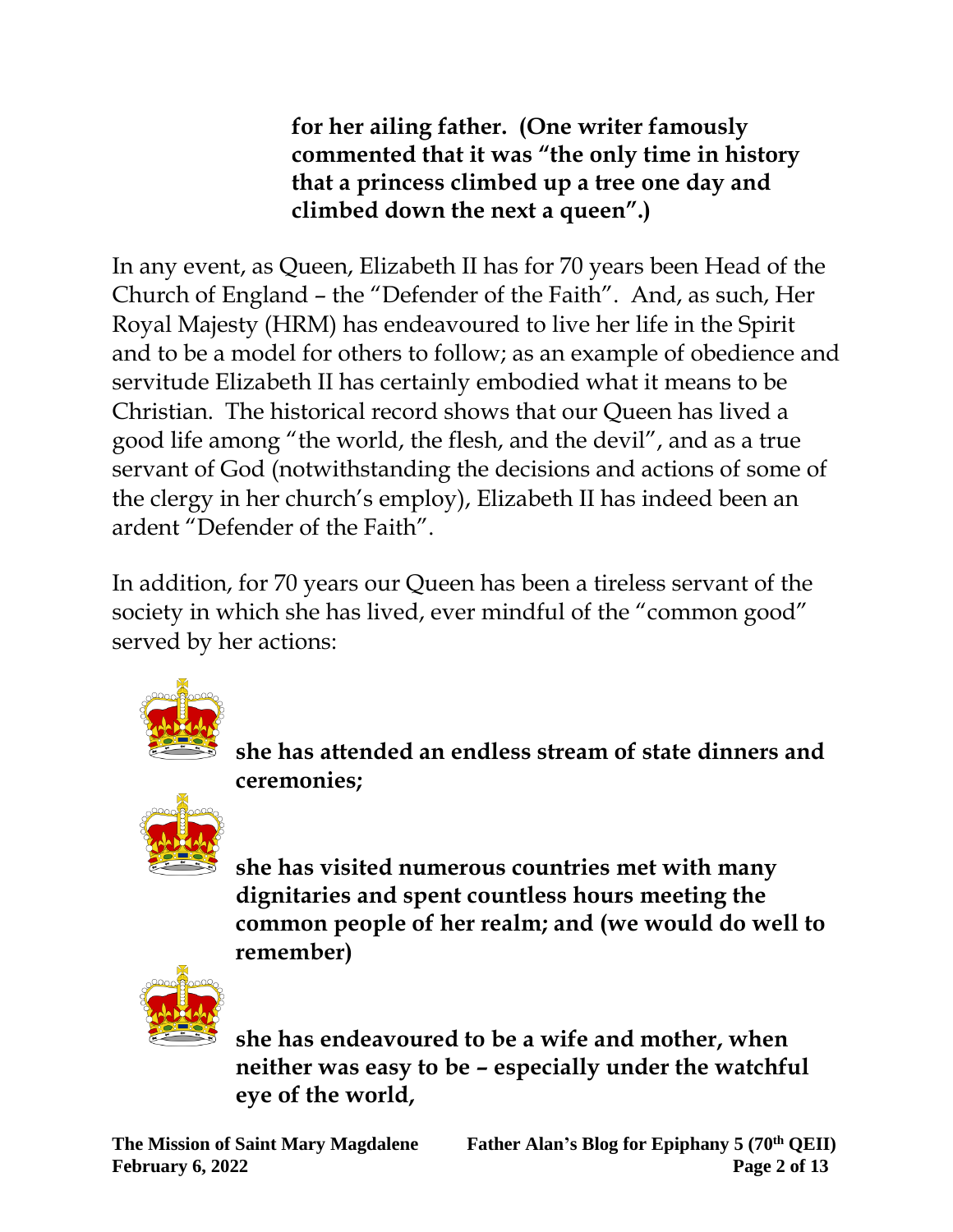

 **courtesy of the "paparazzi".**

I really don't know how HRM maintains her schedule – or her sanity. (I believe she must have a full and rich prayer life.) Yet, I am also aware – and wary – of those who would say that Elizabeth II is well compensated for her trouble, because I couldn't **disagree** more. **For no amount of money could make up for the sacrifice of one's life.** And our Queen, HRM Elizabeth II, has willingly sacrificed her life for the "common good"; she has done her duty very well.

And so we honour her this day.

(It should be obvious by now that I believe strongly in the need for our constitutional monarchy – and I'm not ashamed to admit that I'm a staunch supporter thereof. So this day I, too, honour our Queen, for she is so worthy of such honour.)





 **But my** *KING* **– well, He is a Jewish carpenter and I honour** *Him* **daily. For no one better exemplified the words He uttered Himself in St. John 15:13: "***Greater love hath no man than this, that a man lay*  *down his life for his friends."*

**The Mission of Saint Mary Magdalene Father Alan's Blog for Epiphany 5 (70th QEII) February 6, 2022** Page 3 of 13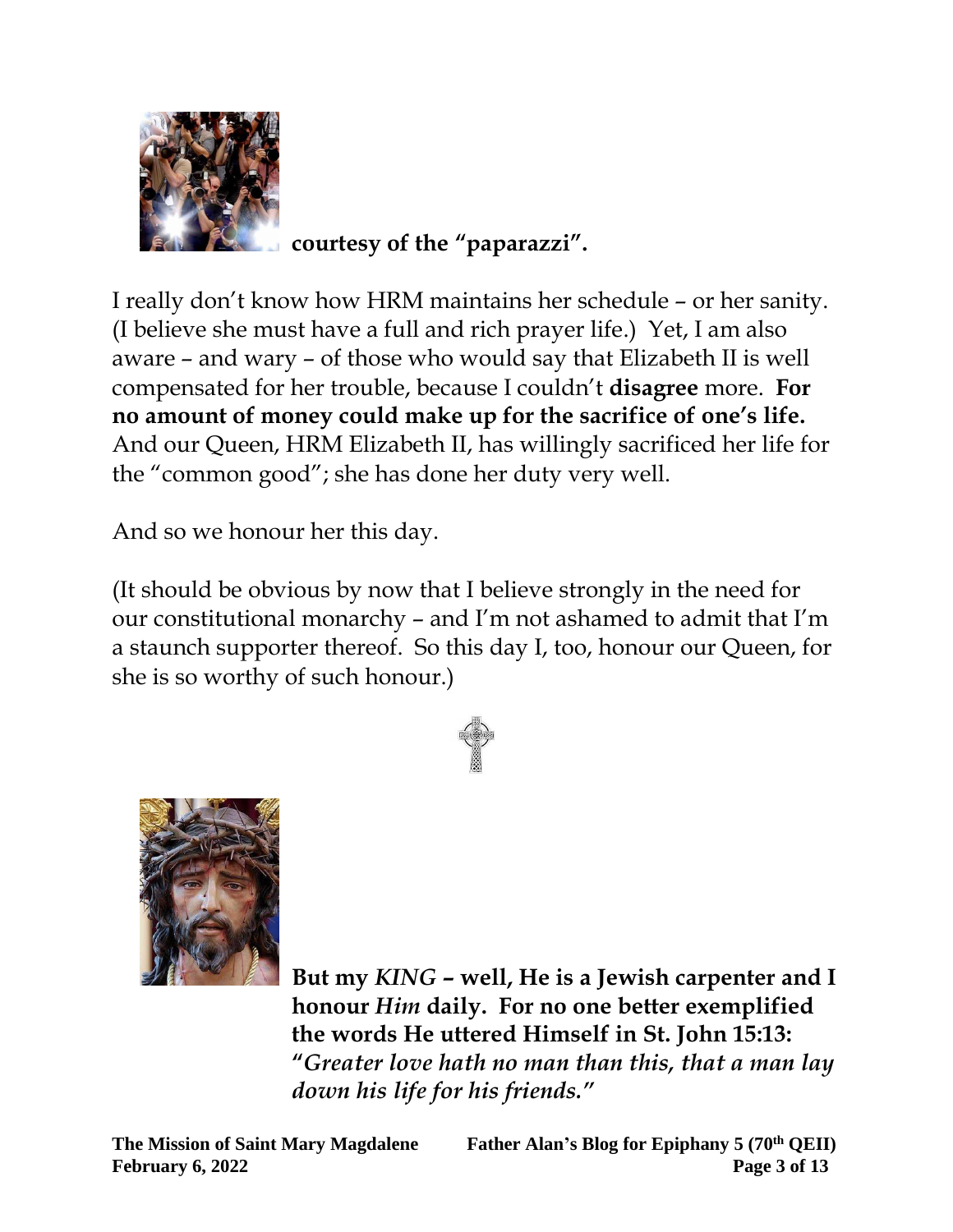To reiterate – outside of a rich and full prayer life, I really don't know how Queen Elizabeth maintains her schedule. I mean, I sure wouldn't be able to do it – to say nothing of trying to emulate her sacrifice.

#### **But all that pales in comparison to the schedule and the sacrifice of our Lord and Saviour Jesus Christ.**

Jesus lived here on earth for an estimated 33 or 34 years. And never in all of recorded history has more living been packed into such a short life – because every second counted, every minute was measured.



 **For 33 or 34 years Jesus lived a** *perfect* **life.**

He lived in a world teeming with sin, and yet He remained sinless.



 **For 33 or 34** *YEARS.*

I have difficulty remaining sinless for 33 or 34 *seconds.*



 **And Jesus managed it for** *His entire life.*

**The Mission of Saint Mary Magdalene Father Alan's Blog for Epiphany 5 (70th QEII) February 6, 2022** Page 4 of 13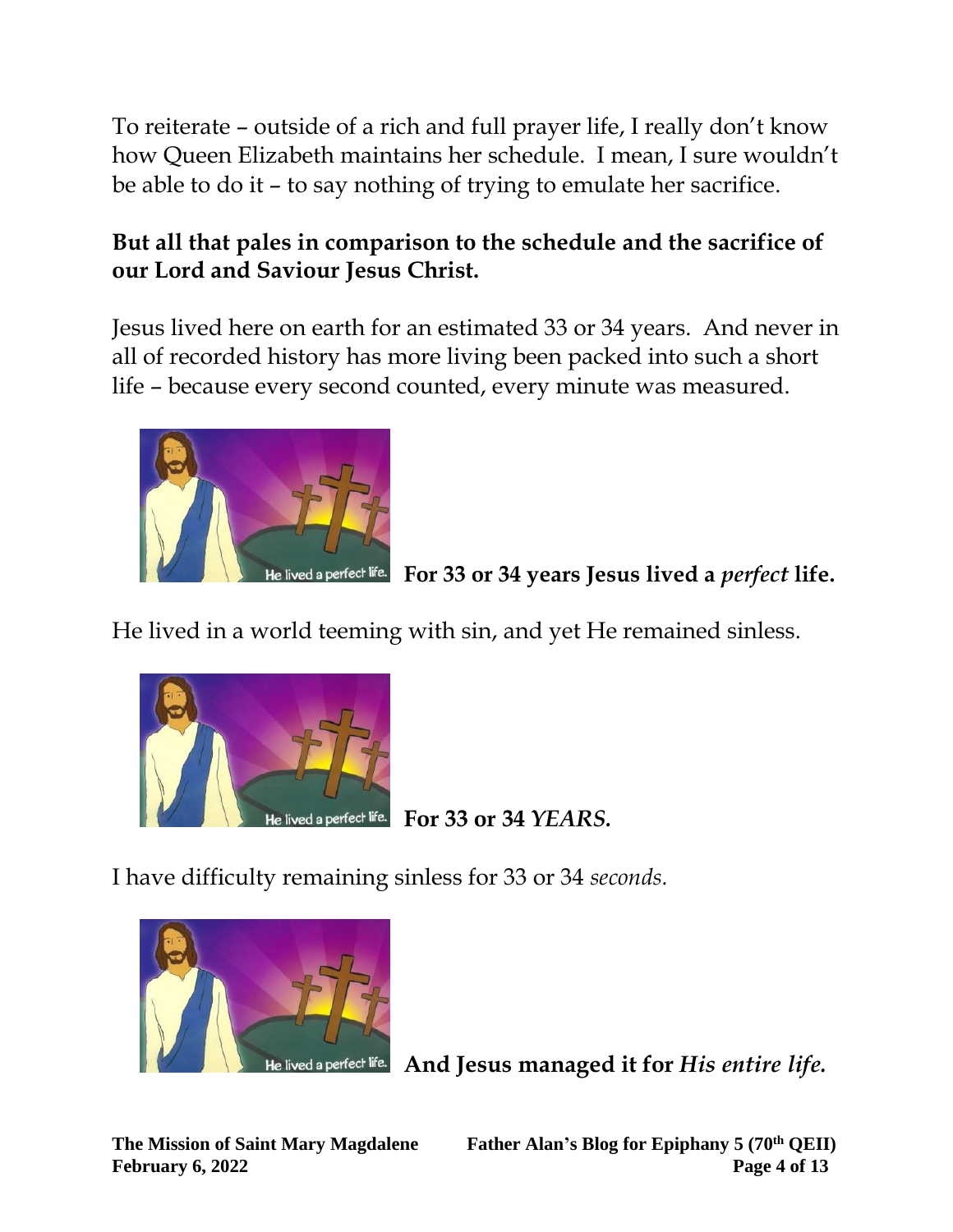

 **And He got hammered to a tree for it.**

 **No paparazzi, either.** 

 **Just three Roman spikes.**

 **and the insults and jeers of the assembled multitude for doing** *His* **duty.**



 **In short, Jesus, the perfect human being, was the "Lamb of God"** – **Almighty God's** *perfect*  *sacrifice* **without blemish, or spot of sin,** **to free us of our sins.**

The Mission of Saint Mary Magdalene Father Alan's Blog for Epiphany 5 (70<sup>th</sup> QEII)<br>February 6, 2022 Page 5 of 13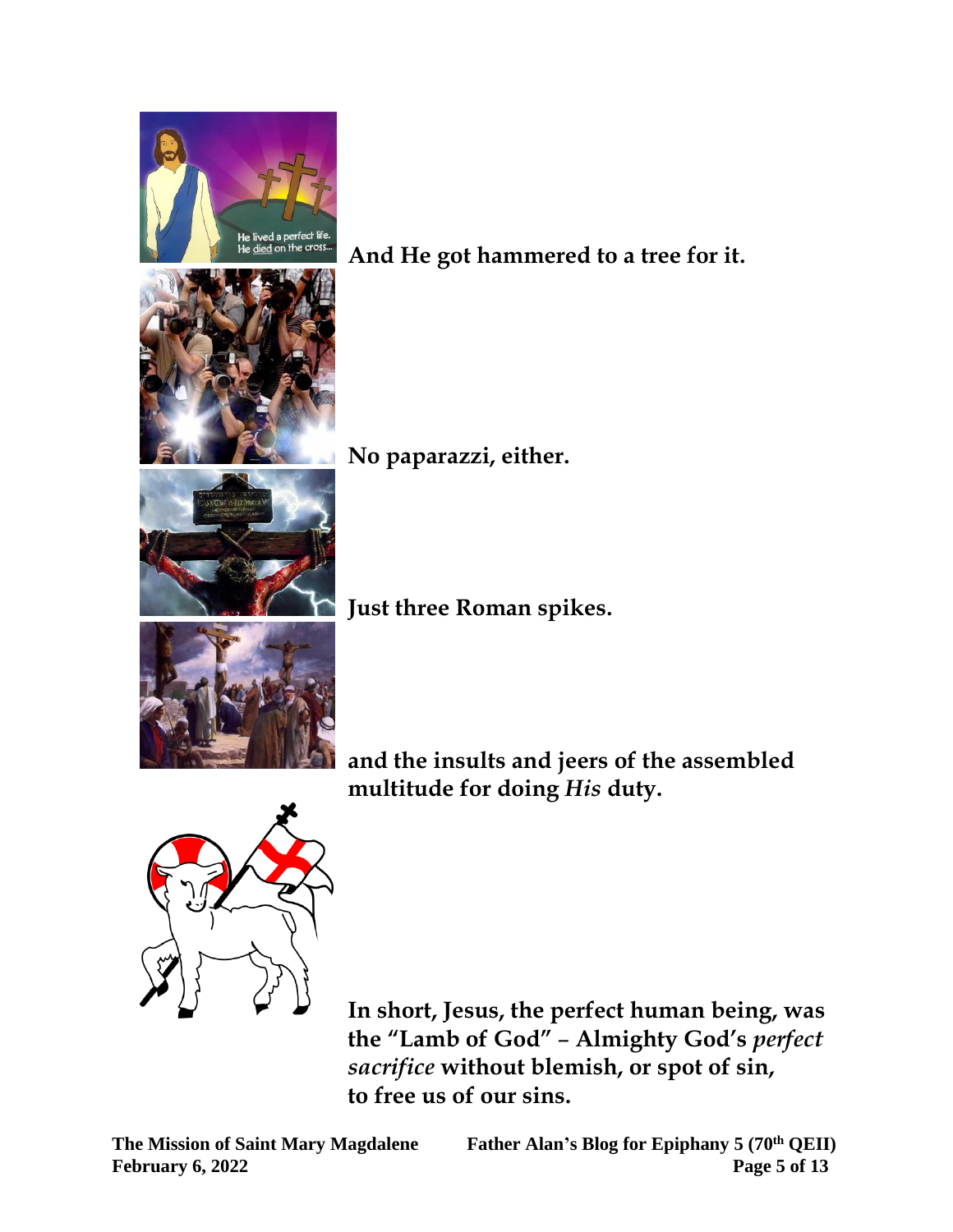

It couldn't have been easy, but with **perfect obedience** Jesus of Nazareth – Jesus *Christ,* God's Messiah – did His duty. And He calls us to do ours. So what, exactly, *is* our duty?





 **Not just to pay "lip service" to His Ten Commandments (or, in other words, obeying them to the** *letter***); but**

 **to live by the** *Spirit* **of them (Galatians 5:25).**

Thus, as Christians, as members of our Lord Jesus Christ's "One Holy Catholic and Apostolic Church", we are called:



 **to ask Jesus (in our daily prayers) to give us (via His Holy Spirit) His love and ability to be carers of – and sharers with – all others; and**



 **to seek (through daily reading of His Holy Word) Jesus' will for our lives.**

**The Mission of Saint Mary Magdalene Father Alan's Blog for Epiphany 5 (70th QEII) February 6, 2022** Page 6 of 13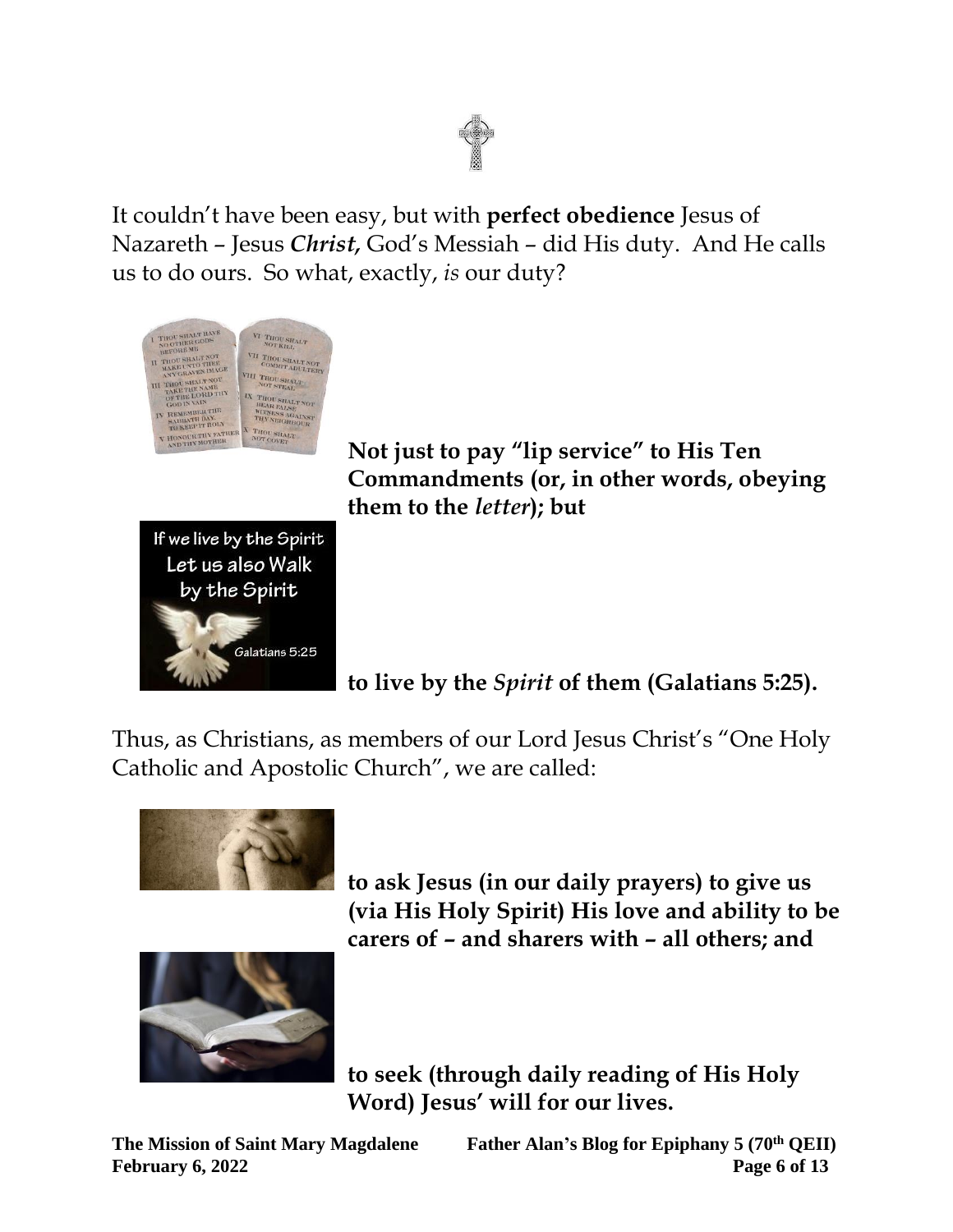And, in so doing, Jesus promises us (St. John 14:13-14) that He will honour our sincere petitions:

*"And I will do whatever you ask in my name, so that the Father may be glorified in the Son. You may ask me for anything in my name, and I will do it."*

However, Jesus is also quick to point out to us (in the very next verse, St. John 14:15) that our prayerful efforts must also be "sincere":

*"If you love me, you will obey what I command."*

And what is it that Jesus REALLY asks of us?



 **St. John 13:34-35:** *"A new command I give you:*  *Love one another. As I have loved you, so you must love one another. By this everyone will know that you are my disciples, if you love one another."*



Which is precisely the point being made in our Propers for today, "The Fifth Sunday After the Epiphany". Epiphany season comes to an end this week with the manifestation of Jesus Christ, both as:



 **God's mercy; and** 

**The Mission of Saint Mary Magdalene Father Alan's Blog for Epiphany 5 (70th QEII) February 6, 2022** Page 7 of 13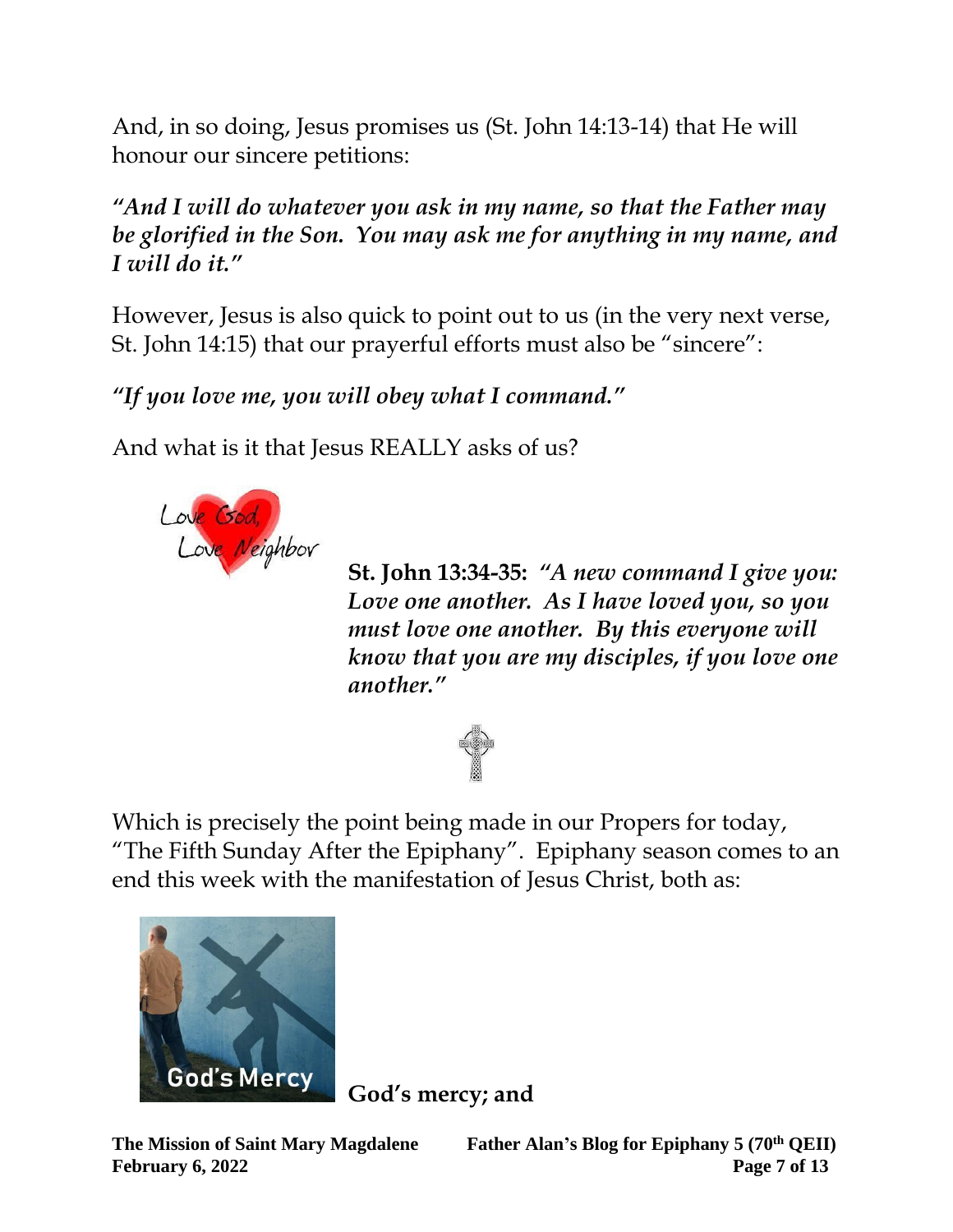

Today's readings break from the pattern of Jesus' miracles in the first four Sundays of Epiphany season to sound a note of finality – and of **warning**, as they teach us that the manifestation of Divine glory in and through Jesus Christ calls forth life of a certain *character* in us, precisely in the light of (and in proper response to) that Divine glory, as so magnificently shown to (and modelled for) us in Him.

In short, therefore, God's revealing of Himself to us, as perfected in the person of Jesus Christ, requires no "casual response" – since how we respond to Jesus in this life is a matter of the utmost **and eternal** consequence.



#### *"Keep thy Church continually in thy true religion…"*

We pray in today's Collect that by true religion and hope of God's heavenly grace, we may endure and persevere in this self-centred world of confusion and uncertainty.



*"Therefore, as the elect of God, holy and beloved, put on tender mercies, kindness, humility, meekness, longsuffering; bearing with one another, and forgiving one another, if anyone has a complaint against another; even as Christ forgave you, so you also must do. But above all these things put on love, which is the bond of perfection."*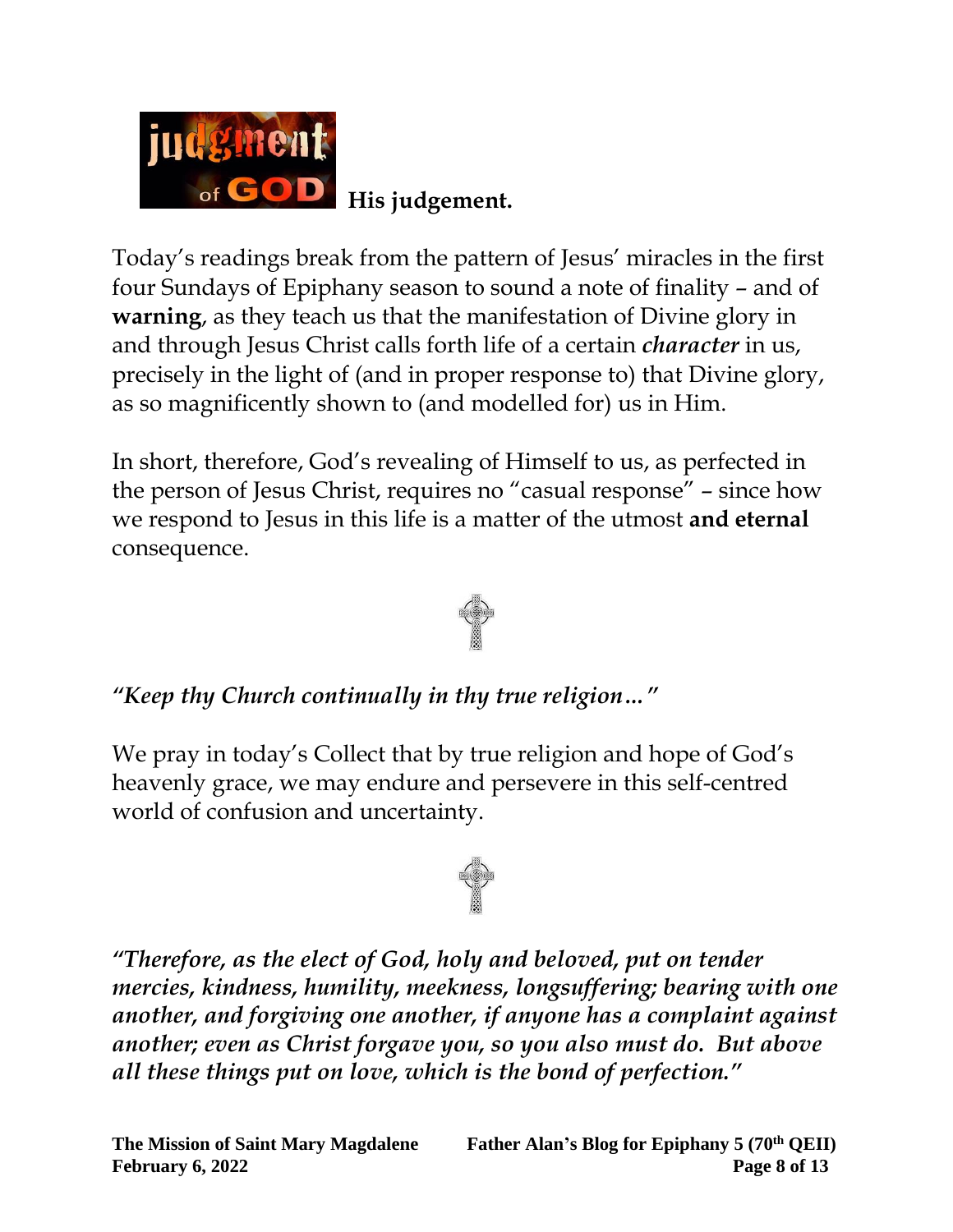We, as Christians, are exhorted by St. Paul (in verses 12-14 of today's Epistle Lesson from Colossians 3:12-17), in which he delivers to us "God's Rules for Holy Living", which explain:



Here, St Paul literally sets before us the habits of the soul, whereby our lives are fully focused on God.

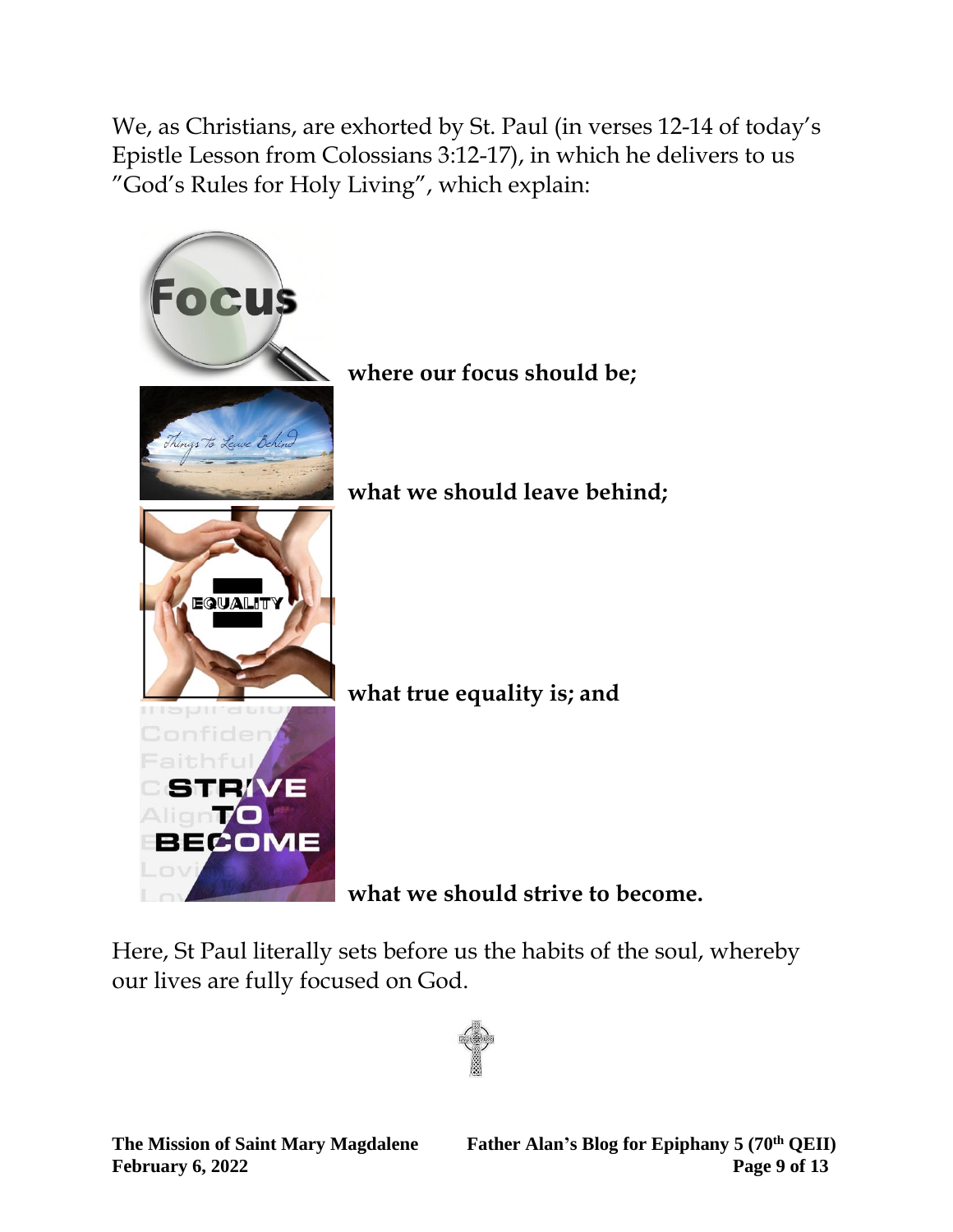Finally, today's Gospel Lesson (St. Matthew 13:24-30) teaches us to be the "good seed" which brings forth the "good wheat" in the midst of the world's "mixed field" of:



 **tares (or weeds) and wheat.**

Jesus Christ, "The Eternal Word of God", is planted in us just as the sower sows the seed. And we are called to be faithful to the Sower of the good seed of eternal life in us. As a result, Jesus will bear His fruits of righteousness in us amidst the world's mixed field of tares and wheat (for, as depicted above, tares look identical to wheat before it is fully ripe).

To accomplish this, Jesus promises that He will protect us from being uprooted in an untimely fashion, so that in the day of His judgement, once we have each fully matured, we may be more easily separated from the tares and gathered into the eternal barn of heaven. All because we willingly responded to Jesus Christ's calling forth of a life of a certain *character*.



Unfortunately, though, in our "blindness", we're all too often quick to point out the shortcomings (that is, the "tare-like" actions) of others.

Case in point:

A parishioner once shared with me about the "opportunity" she had to kneel at the communion rail beside my then four year-old son.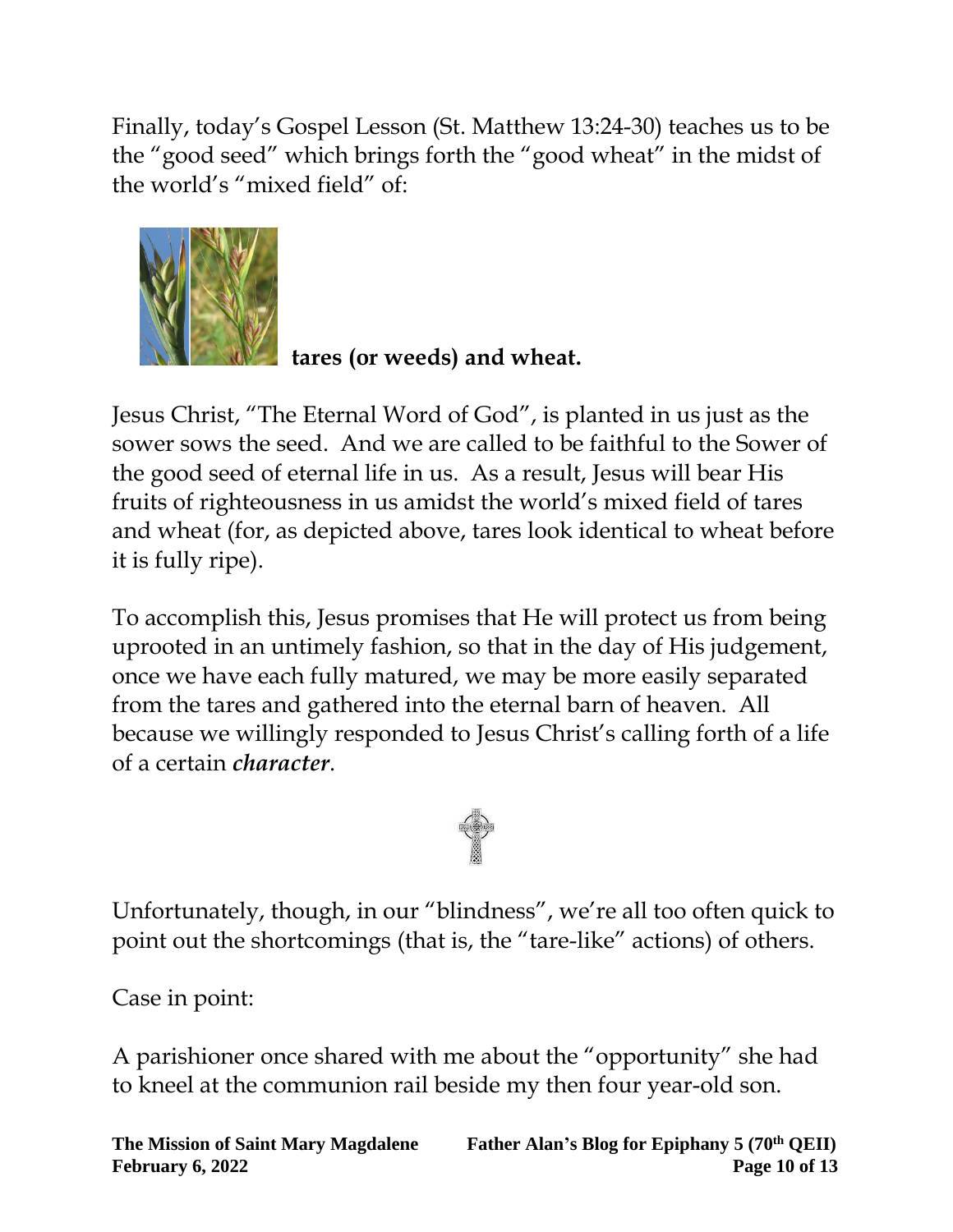Evidently, while this parishioner knelt in solemn prayer in anticipation of receiving the Blessed Sacrament, she felt a gentle tapping on her arm. And looking down, she saw my young son's smiling face looking up at her. As soon as he was sure he had her attention, he gestured to his right and whispered:

## *"That's my little brother, he's* **always** *getting into trouble."*

(However, my four-year-old son neglected to mention the fact that he regularly got into trouble, too.)

### **And, by the way,** *so do we***.**

And that's why we're called to attend Holy Worship every Sunday.

We are supposed to all get down on our knees and admit to God **(and to everyone else present!)** that we regularly get into trouble, too – that we fully recognize that without God's Divine Assistance, we would all be hopelessly lost in our sins. And so, like the two blind beggars in St. Matthew 9:27, we pray in humility and in all honesty:



 *"Jesus of Nazareth, thou Son of David, have mercy on us, sinners all."*

For that is the first step in performing our Christian duty.

And the "Lamb of God that takest away the sin of the world" hears

**The Mission of Saint Mary Magdalene Father Alan's Blog for Epiphany 5 (70th QEII) February 6, 2022 Page 11 of 13**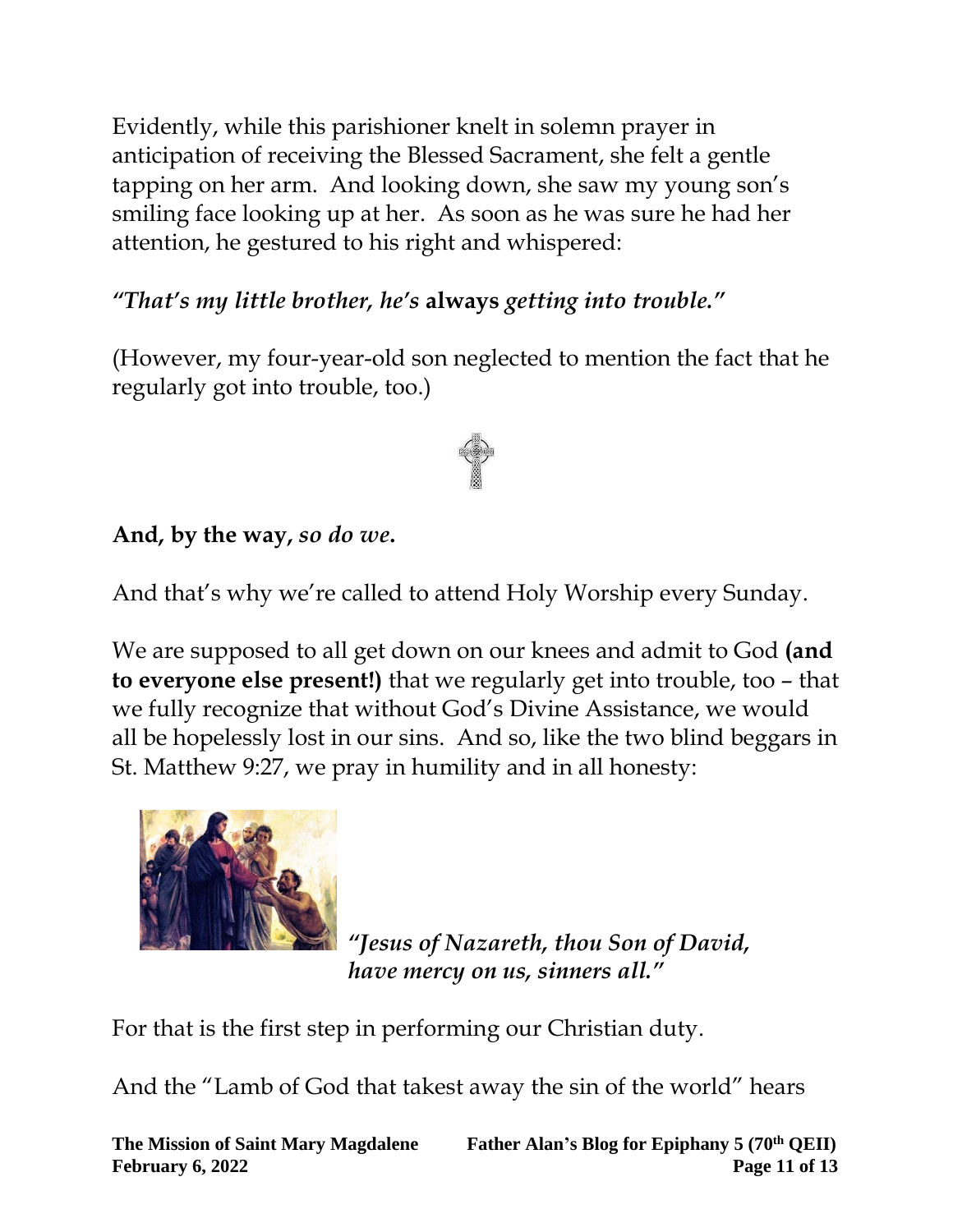our helpless cries and He responds by giving us His perfect Body and His perfect Blood, so that, as we petition on page 84 of the Book of Common Prayer (BCP) as part of the "Prayer of Humble Access":

*"…our sinful bodies may be made clean by His Body, And our souls washed through His most precious Blood***,** *That we may evermore dwell in Him***,** *And He in us***."** 

**Simply put, then, our task, as disciples of the Lord Jesus Christ, is to grow into the good wheat fit for heaven's everlasting barn in the midst of a world full of tares.**

For as I've said countless times before, there will come a day when we are all called to give an account for how well we took up the mantle of discipleship. And all of creation's people, whether made by God a long time ago, or a short time ago:



 **(including HRM Queen Elizabeth II),**

will have to answer for their choices and for their actions, and be judged either:



 **as tares, fit only to be bound into bundles and burned in the fire; or as wheat, having** *"…put on*  *love, which is the bond of perfection…"* **and**  **gathered into our Lord Jesus Christ's eternal barn.**

**The Mission of Saint Mary Magdalene Father Alan's Blog for Epiphany 5 (70th QEII) February 6, 2022 Page 12 of 13**